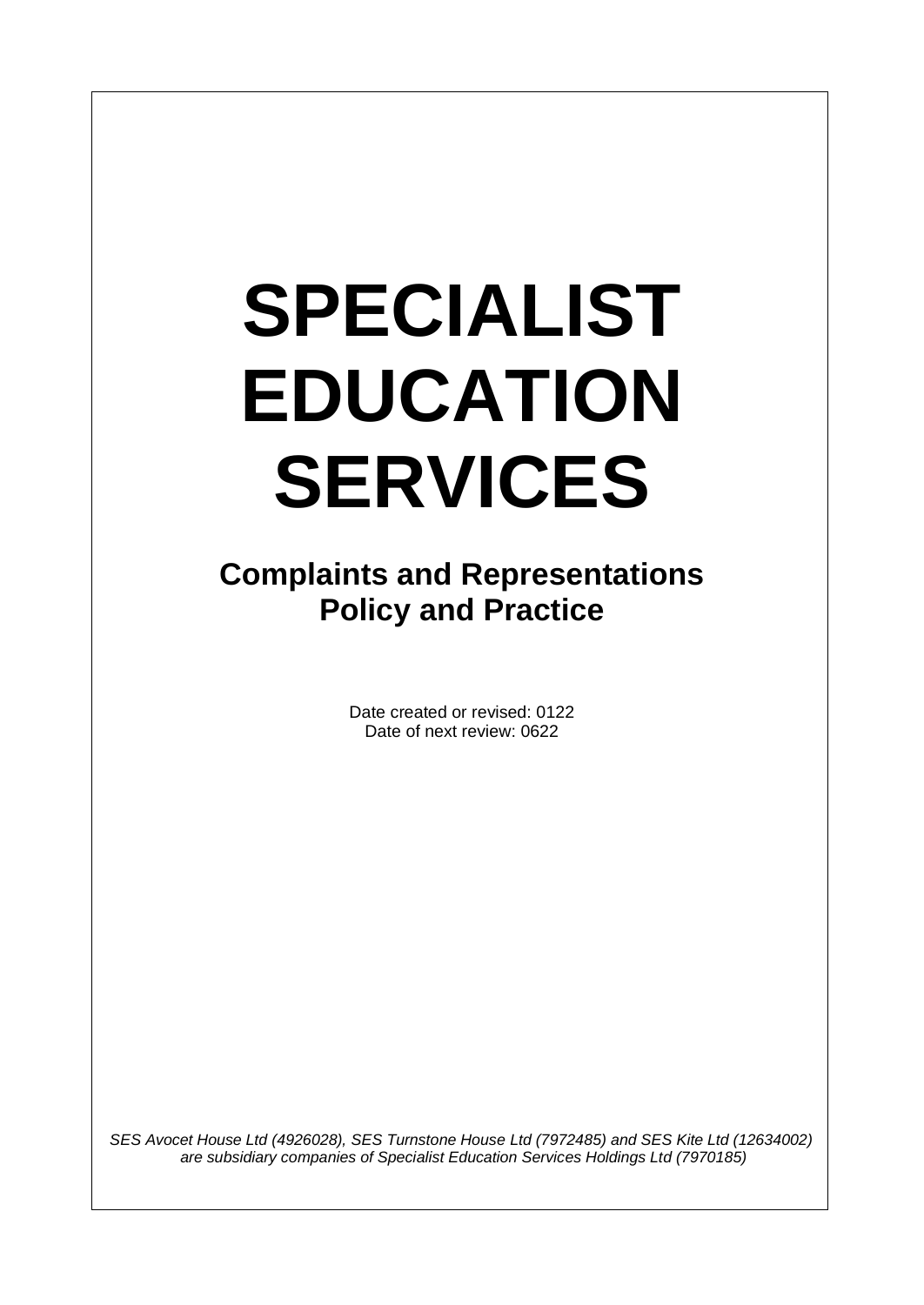#### **CONTENTS**

| 1  | <b>INTRODUCTION</b>                      |                                                              |                                                                                                                                     | $\overline{2}$ |  |  |
|----|------------------------------------------|--------------------------------------------------------------|-------------------------------------------------------------------------------------------------------------------------------------|----------------|--|--|
|    | 1.1                                      |                                                              | School (Learning Centre) Day Related Complaint                                                                                      | 2              |  |  |
| 2  |                                          | <b>RATIONALE</b>                                             |                                                                                                                                     |                |  |  |
| 3  |                                          | <b>SCOPE</b>                                                 |                                                                                                                                     |                |  |  |
| 4  | <b>CONCERN vs COMPLAINT</b>              |                                                              |                                                                                                                                     |                |  |  |
| 5  | THE COMPLAINTS PROCESS                   |                                                              |                                                                                                                                     |                |  |  |
|    | 5.1                                      | <b>Adults - Adults</b>                                       |                                                                                                                                     | 4              |  |  |
|    | 5.2                                      | <b>Adults of Themselves</b>                                  |                                                                                                                                     | 4              |  |  |
|    | 5.3                                      | Young Person - Adults                                        |                                                                                                                                     | 5              |  |  |
|    | 5.4                                      | Adults - Young Person                                        |                                                                                                                                     |                |  |  |
|    | 5.5                                      | Young Person - Young Person                                  |                                                                                                                                     |                |  |  |
|    | 5.6                                      | Parents/Carers                                               |                                                                                                                                     | 6              |  |  |
|    | 5.7                                      | <b>Other Professionals</b><br>7                              |                                                                                                                                     |                |  |  |
|    | 5.8                                      | Community - Home                                             |                                                                                                                                     | 7              |  |  |
| 6  |                                          | <b>INVESTIGATING COMPLAINTS</b><br>7                         |                                                                                                                                     |                |  |  |
| 7  |                                          | <b>RESOLVING COMPLAINTS</b>                                  |                                                                                                                                     | 8              |  |  |
| 8  | <b>COMPLAINTS PROCEDURES</b>             |                                                              |                                                                                                                                     |                |  |  |
|    | 8.1                                      | Preliminary                                                  |                                                                                                                                     | 8              |  |  |
|    | 8.2                                      | Stage 1 - Early Resolution Stage<br>8                        |                                                                                                                                     |                |  |  |
|    | 8.3                                      | Stage 2 - Formal Consideration<br>9                          |                                                                                                                                     |                |  |  |
|    | 8.4                                      |                                                              | Stage 3 (Formal) - Referral to the SES Principal                                                                                    | 9              |  |  |
|    | 8.5                                      |                                                              | Stage 4 (Formal) - Referral to the Directors                                                                                        | 10             |  |  |
| 9  |                                          |                                                              | COMPLAINTS AGAINST THE ACTION OF THE REGISTERED MANAGER                                                                             | 11             |  |  |
| 10 |                                          | COMPLAINTS AGAINST THE ACTION OF THE HEAD OF EDUCATION<br>11 |                                                                                                                                     |                |  |  |
| 11 |                                          | <b>CONFIDENTIALITY</b>                                       |                                                                                                                                     | 11             |  |  |
| 12 |                                          | IF ALL PREVIOUS AVENUES HAVE BEEN EXHAUSTED<br>11            |                                                                                                                                     |                |  |  |
| 13 |                                          | <b>STAFF TRAINING</b>                                        |                                                                                                                                     | 12             |  |  |
| 14 | <b>SES KITE: OPERATIONAL DIFFERENCES</b> |                                                              |                                                                                                                                     |                |  |  |
| 15 |                                          | <b>APPENDICES</b>                                            |                                                                                                                                     | 12             |  |  |
|    |                                          | <b>APPENDIX 1:</b><br><b>APPENDIX 2:</b>                     | Flow Chart: Stages for Handling Complaints<br>Suggested procedure for a Complaints Panel meeting dealing<br>with a formal complaint |                |  |  |
|    |                                          | <b>APPENDIX 3:</b>                                           | <b>Illustrative Complaints and Representations Procedures</b><br>Recording Sheets (Stages 1 to 4)                                   |                |  |  |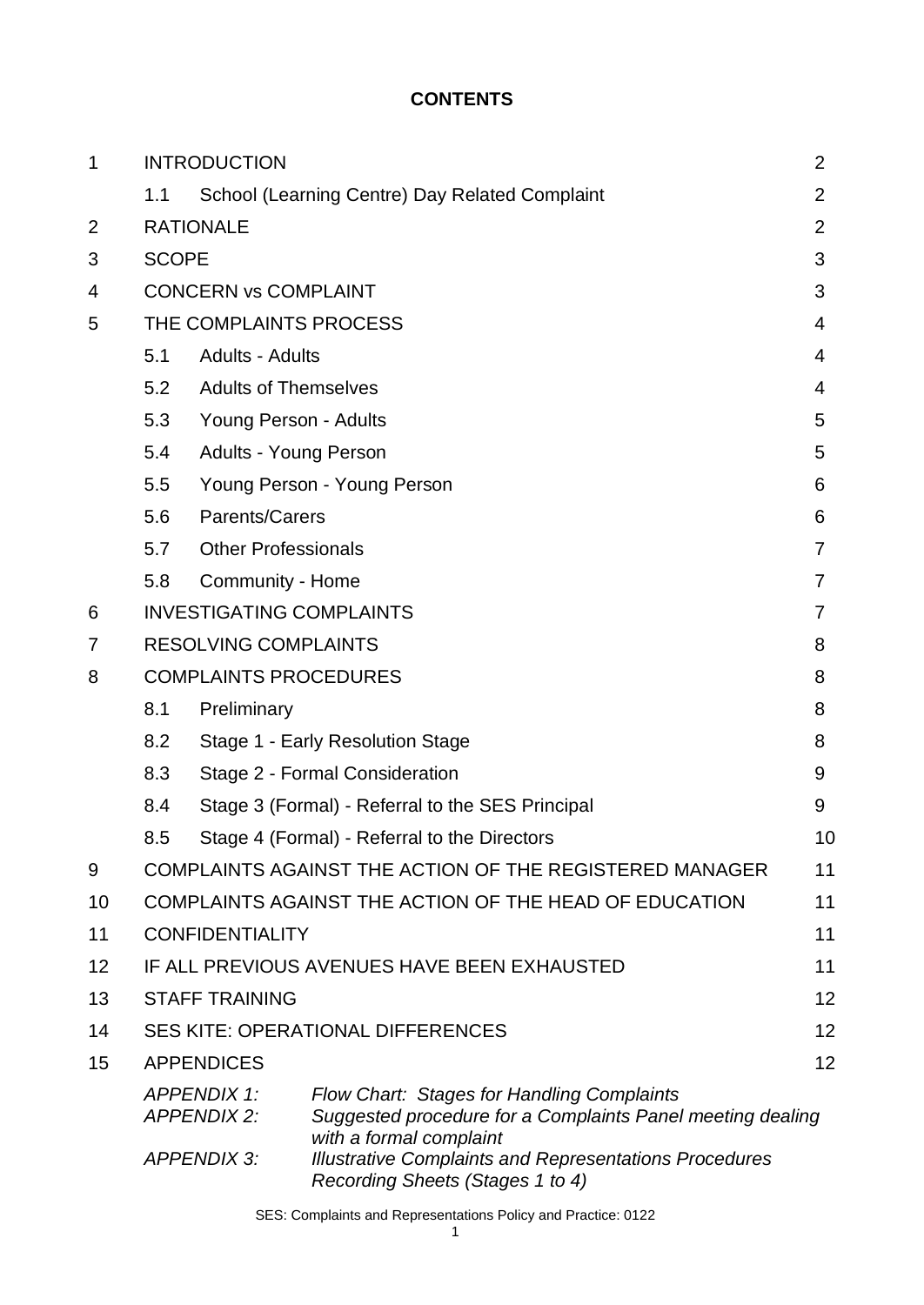#### **1 INTRODUCTION**

The essential elements of a sound complaints procedure include an initial informal stage, where most complaints are dealt with informally by simply talking the concern over. Occasionally complaints are unable to be resolved in this manner and may necessitate the involvement of the Registered Manager, Head of Education or his/her delegate, as arbiter. More rarely when complaints cannot be resolved in the preceding ways the SES Principal or the Specialist Education Services Directors will need to become involved. Should a situation reach this level a Complaints Panel will be convened.

The SES Deputy Principal is regarded as the equivalent of the SES Principal for the purposes of a complaint and should be contacted immediately in the absence of the SES Principal.

Although the SES Principal will wish to be helpful, and reassure any concerned party that an issue will be handled fairly, taking part in such discussions can later prejudice their involvement in any formal complaints procedure. The SES Principal and Directors are, therefore, advised to either:

- make this difficulty known and refer the party to the Registered Manager; or
- listen in order to help resolve the concern but accept this will prejudice their impartiality if the issue develops into a formal complaint to be considered by the Complaints Panel at a later stage.

This policy and practice sets out a way that general complaints can be managed. All complaints will be dealt with as quickly and efficiently as possible. The period of consideration will vary with the gravity and complexity of the complaint and the urgency with which it needs to be settled.

This policy and practice document also sets out who deals with more specific types of complaints not covered by this policy.

#### 1.1 SCHOOL (LEARNING CENTRE) DAY RELATED COMPLAINT

In the event of a school (Learning Centre) day related complaint the procedures described below similarly apply (and the subsequent diagrammatic representation of those procedures). The Head of Education is regarded as the equivalent of the Registered Manager for these purposes.

#### **2 RATIONALE**

Each establishment does not function in isolation. It bears reference to a wide range of people including parents/carers, Directors, Placing Authorities, the Department of Education, Ofsted, other professionals and the local community. The action of the home and the adults who work in it may sometimes be open to comment, question and, occasionally criticism. It is possible that the young people who live in the home, because of their social, learning, communication, emotional and behavioural difficulties, will more frequently be subject to comment, question and criticism.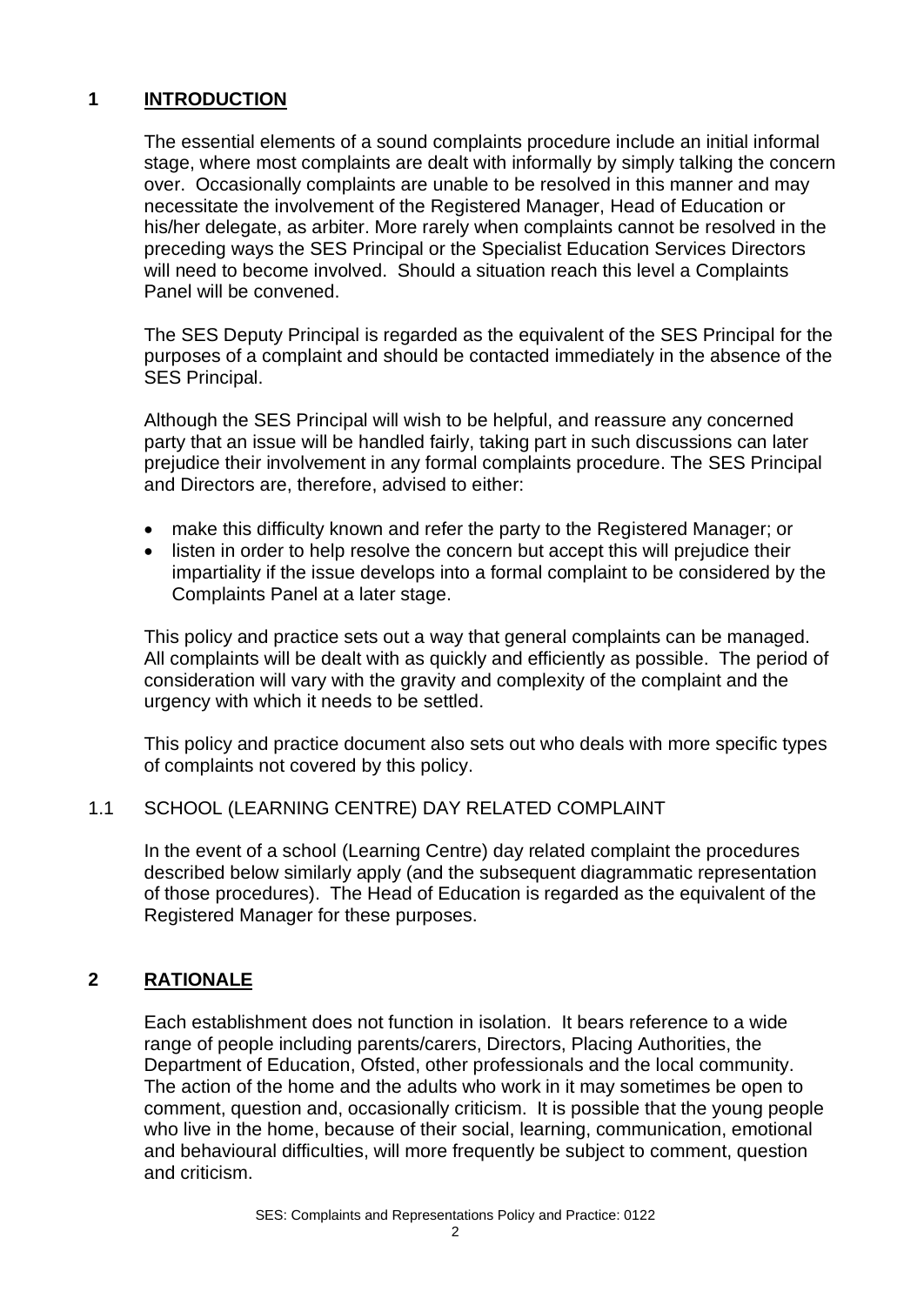It is important that any such censure is addressed as quickly and thoroughly as possible and that the complainant should be kept informed of all developments throughout the complaints process. It is the right of everyone to make a complaint and to have his or her complaint addressed. Under no circumstances should there be reprisals of any kind against those making complaints.

#### **3 SCOPE**

This policy and practice document applies to young people, young adults, parents and carers, staff, other professionals and members of the public.

Most matters to do with the management of the home are within the scope of this policy and practice document and ultimately the responsibility of the Directors of Specialist Education Services.

Complaints about the following issues have their own, separate procedures and cannot be considered under the procedure described in this policy:

- any action which may fall within the remit of child or vulnerable young adult protection
- matters which are the responsibility of the Placing Authority,
- the conduct of any adult at the home that is a matter for the home's disciplinary procedures,
- content of a statutory Education, Health and Care Plan, and
- admissions to the home.

Any uncertainty about whether a complaint is a home or a Placing Authority issue can be resolved by contacting the Registered Manager or the SES Principal for the establishment.

In addition to this document every young person looked after by SES has the right to access the complaints procedure of their Placing Authority.

The children, young people and young adults in our care may need support and/or guidance to access external complaints procedures and it may be necessary for adults to act as advocate for young people or to suggest to young people others external to the home who would be willing to act as an advocate, for example the child's social worker.

Similarly young people, parents/carers and members of the public may raise concerns directly with the Ofsted and/or the Department for Education, (contact details are available later in this document).

#### **4 CONCERN vs COMPLAINT**

There needs to be clarity about the difference between a concern and a complaint. Taking informal concerns seriously at the earliest stage will reduce the numbers that develop into formal complaints.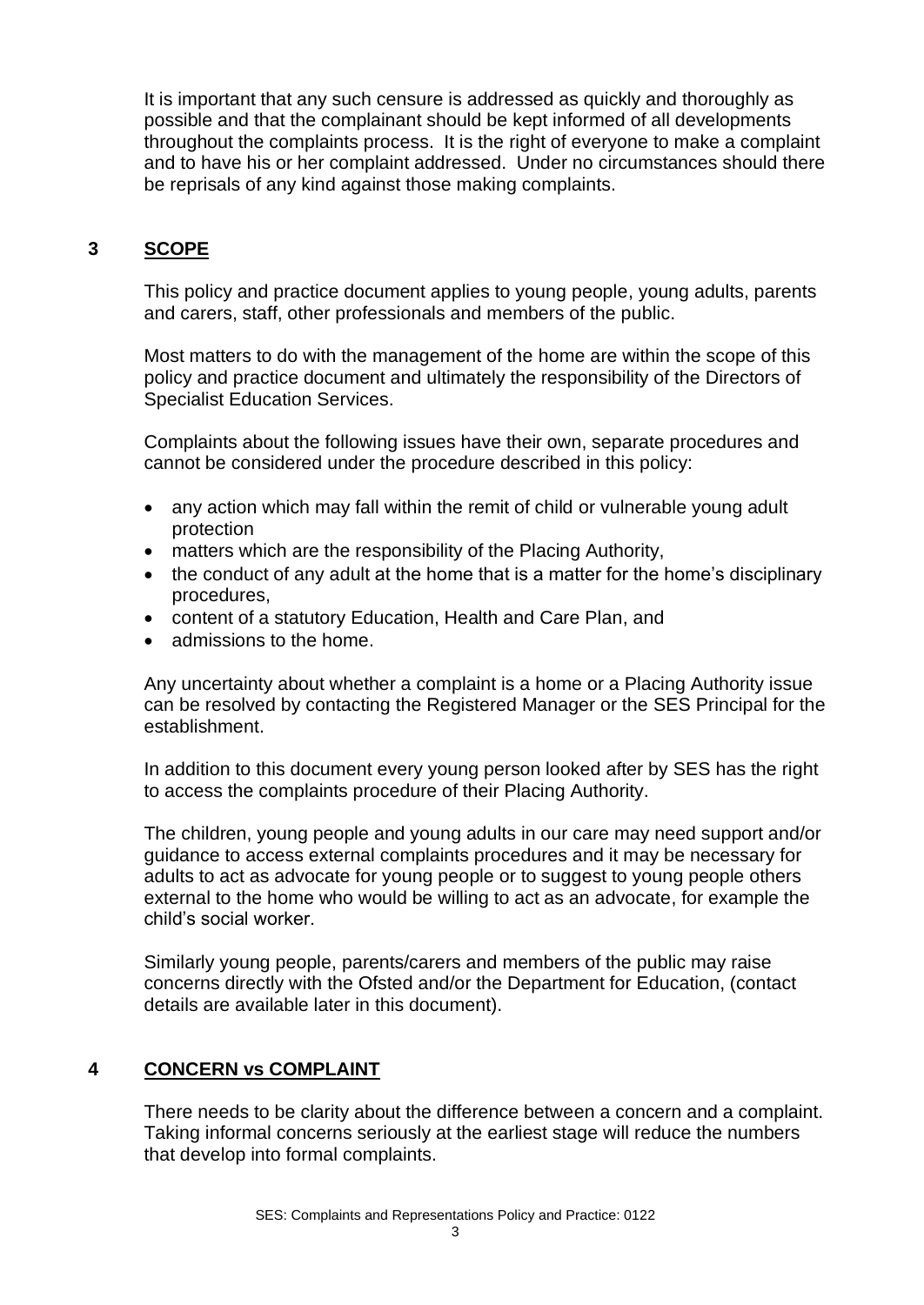The key messages in this document deal with complaints but the underlying principle is that concerns ought to be handled, if at all possible, without the need for formal procedures. The requirement to have a complaints procedure need not in any way undermine efforts to resolve the concern informally. In most cases the individual receiving the first approach may well be able to resolve issues on the spot. Concerns are not formally recorded, unless they become complaints.

#### **5 THE COMPLAINTS PROCESS**

#### 5.1 ADULTS - ADULTS

Some degree of friction between adults may occur in work situations that can be pressured and stressful. This can be compounded by the challenge presented by young people with social, learning, communication, emotional and/or behavioural difficulties. Success in keeping such friction to a minimum and managing interpersonal difficulties appropriately allows adults to work together productively and provides an example and role model to young people, most of whom have great difficulty in managing their feelings and relationships.

#### **Adults must never allow their annoyance with another member of the team to be acted out in front of the young people. It is damaging and unsettling to young people and adult morale to do so.**

In almost all cases differences between adults should be managed by talking the matter through on a one to one basis without involving others. If this does not provide a resolution then adults should seek the guidance of their line manager and if still unsuccessful, the Registered Manager or his/her delegate.

Should a team member feel that a colleague has acted in a way which is contrary to the guidelines on policy and practice adults must report this to their line manager or the Registered Manager as soon as practicably possible. Not to do so places the whole establishment, and the needs of the young people in our care, at risk.

Should the complaint be against the Registered Manager then adults must refer the matter to the SES Principal.

Any complaint will be properly, sensitively and carefully investigated by the Registered Manager or his/her delegate according to the procedures described within this policy. (Should the complaint involve the Registered Manager, then the SES Principal will investigate the complaint)

However, if after discussion with Registered Manager, or his/her delegate, the matter remains unresolved the formal complaints procedure will be initiated. The complainant will be given a copy of the Complaints Policy and Practice and referred to the SES Principal.

Should the complaint be against the SES Principal then the adult should, in the first instance, refer the matter to Registered Manager who will immediately notify the Directors. The Directors will issue a written acknowledgement that they are aware of the complaint to the original referring adult. At this point the Directors will assess whether a complaints panel meeting needs to be held.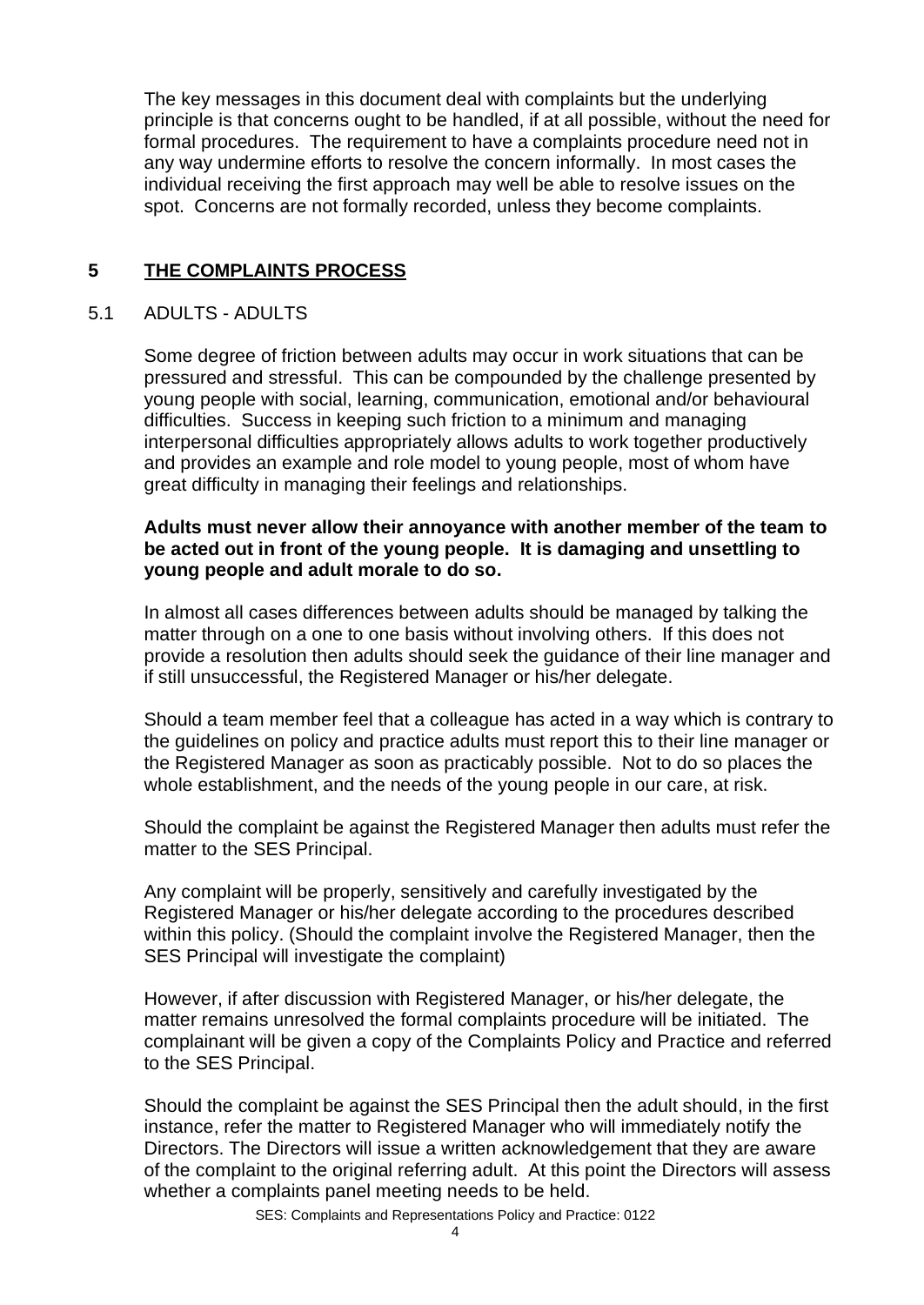#### 5.2 ADULTS OF THEMSELVES

There is a risk that under pressure adults may at times behave inappropriately. It is important that in such a situation the team member informs their line manager or the Registered Manager themselves. The situation is likely to become more difficult to resolve if the Registered Manager first becomes aware of a complaint via another team member, parent/carer, a young person or any other person.

#### 5.3 YOUNG PERSON - ADULTS

It is essential that the young people in our care feel that they can complain should they feel that they have been inappropriately managed or unfairly treated by an adult. Whilst it is usually best if a young person talks the matter through with a member of their Key Working team (Case Co-ordinator, Personal Tutor or Link Tutor) they have a right to expect that any adult will hear their complaint and pass it on to the Registered Manager or where appropriate his/her delegate. Where a formal complaint is made, parents/carers and the Placing Authority will be informed and the complaint investigated according to the procedures described within this policy.

Any complaint will be properly, sensitively and carefully investigated by the Registered Manager or his/her delegate according to the procedures described within this policy.

However, if after discussion with the Registered Manager or his/her delegate the matter remains unresolved the formal complaints procedure will be initiated. The complainant will be given a copy of the Complaints Policy and Practice (and appropriate support) and referred to the SES Principal.

Should the complaint be against the Registered Manager then the adult must report the matter to the SES Principal.

Should the complaint be against the SES Principal then the adult should, in the first instance, refer the matter to Registered Manager who will immediately notify the Directors. The Directors will issue a written acknowledgement that they are aware of the complaint to the original referring adult. At this point the Directors will assess whether a complaints panel meeting needs to be held.

Adults should be aware of the need to support young people in accessing the complaints and representations procedure and should inform young people of their right to representation by someone external to the home.

#### 5.4 ADULT - YOUNG PERSON

Adults working with a client group that can at times be very challenging and provocative will on occasions face verbal, emotional and physical challenge. Adults should not become indifferent to such behaviour. They have a right to use the home's complaints procedures to deal with the challenging behaviour of young people and to have the support of their colleagues and the Registered Manager when doing so.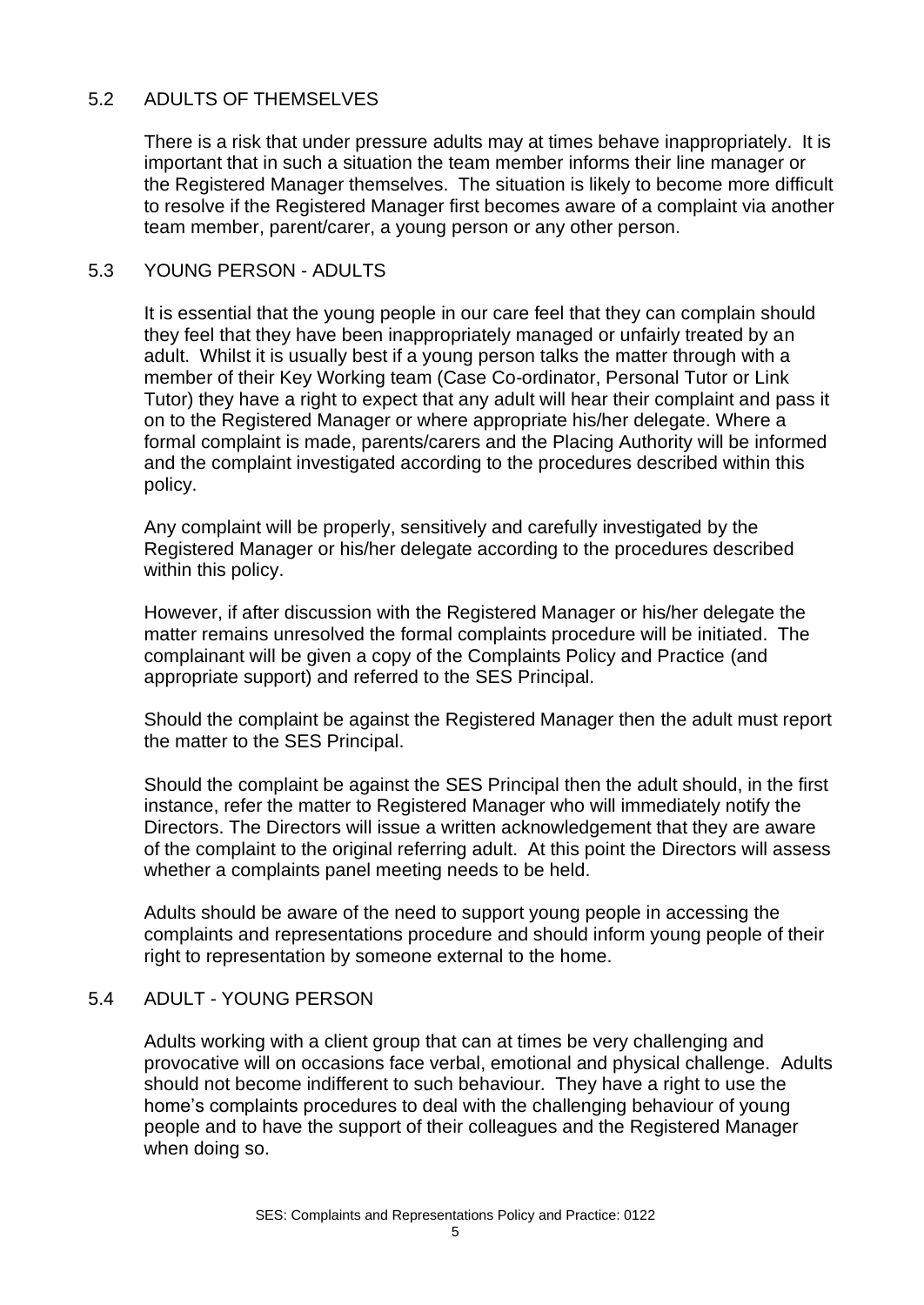Any complaint will be properly, sensitively and carefully investigated by the Registered Manager or his/her delegate according to the procedures described within this policy.

However, if after discussion with Registered Manager or his/her delegate the matter remains unresolved the formal complaints procedure will be initiated. The complainant will be given a copy of the Complaints Policy and Practice and referred to the Principal.

#### 5.5 YOUNG PERSON - YOUNG PERSON

Young people's complaints against other young people should be dealt with the same rigour as complaints from other sources. Many young people looked after at an SES establishment are vulnerable and may feel threatened, as in the past they may not have been listened to appropriately. It is particularly important that adults leave young people feeling that they have been properly listened to; their feelings and anxieties understood; and their complaints fully investigated. Whilst it is usually best if a young person talks the matter through with a member of their Key Working team they have a right to expect that any adult will hear their complaint and pass it on to the Registered Manager or, where appropriate, his/her delegate.

Any complaint will be properly, sensitively and carefully investigated by the Registered Manager or his/her delegate according to the procedures described within this policy.

However, if after discussion with the Registered Manager or his/her delegate the matter remains unresolved the formal complaints procedure will be initiated. The complainant will be given a copy of the Complaints Policy and Practice and referred to the SES Principal.

Adults should be aware of the need to support young people in accessing the complaints and representations procedure and should inform young people of their right to representation by someone external to the home.

#### 5.6 PARENTS/CARERS

Parents/carers who are unhappy about any aspect of their child's care or experience at the home should make an appointment to see the Registered Manager or his/her delegate. The Registered Manager or his/her delegate will discuss the complaint with parents/carers and involve other adult where appropriate.

Any complaint will be properly, sensitively and carefully investigated by the Registered Manager or his/her delegate according to the procedures described within this policy. Usually, because of close working relationships with parents/carers, problems or worries can be easily resolved at this stage.

However, if after discussion with the Registered Manager or his/her delegate the matter remains unresolved the formal complaints procedure will be initiated. The complainant will be given a copy of the Complaints Policy and Practice and referred to the SES Principal.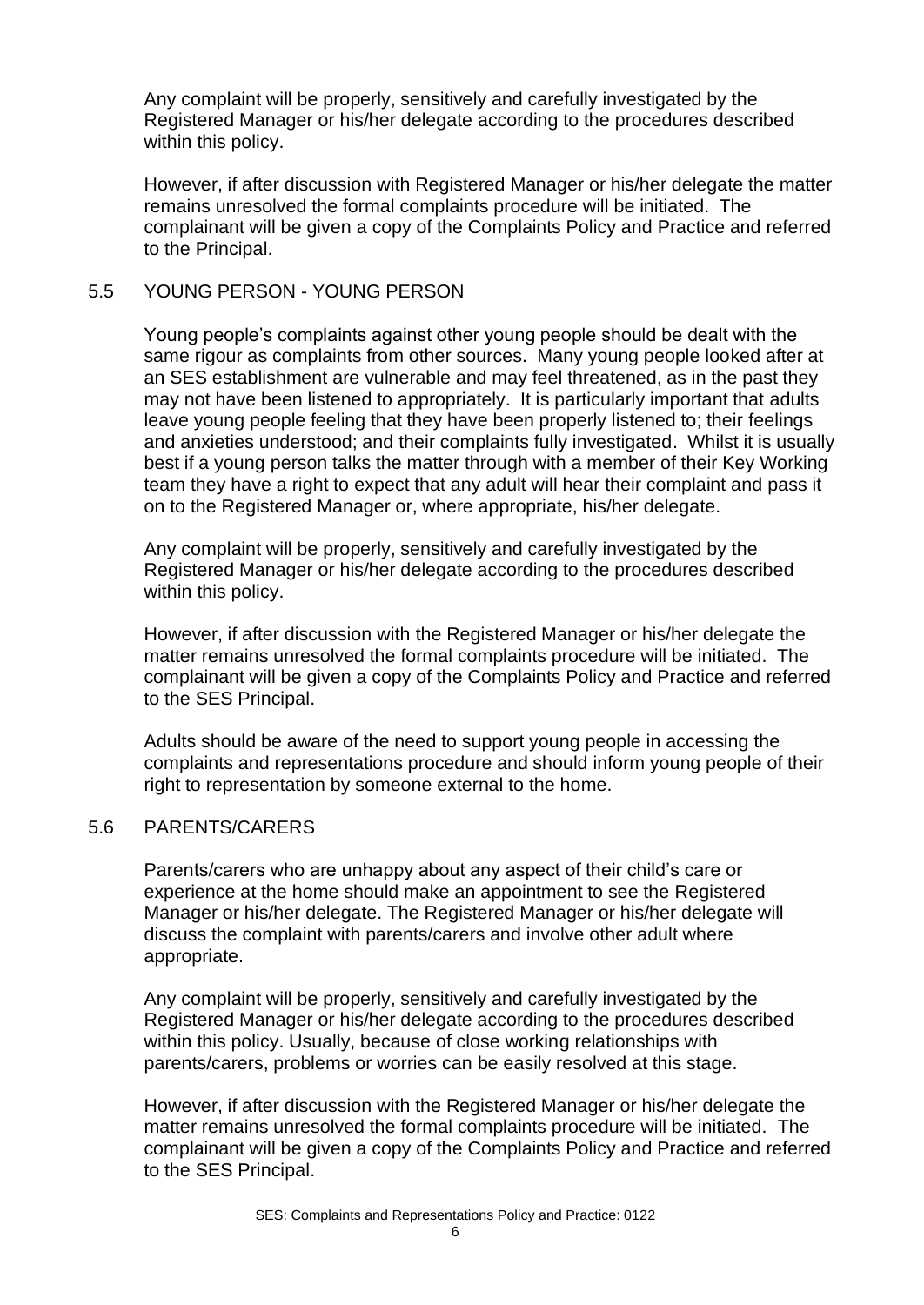The formal procedure allows for parents to attend a panel hearing and be accompanied if they so wish, just as any other complainant.

Adults should be sensitive to the fact that parents/carers may require support in accessing the complaints and representations procedure.

#### 5.7 OTHER PROFESSIONALS

Professionals who are unhappy about any aspect of a young person's care or experience at the home should make an appointment to see the Registered Manager or his/her delegate. The Registered Manager or his/her delegate will discuss the complaint and involve other Adults where appropriate.

Any complaint will be properly, sensitively and carefully investigated by the Registered Manager or his/her delegate according to the procedures described within this policy. Usually, because of close working relationships with other professionals, problems or concerns can easily be sorted at this stage.

However, if after discussion with Registered Manager or his/her delegate the matter remains unresolved the formal complaints procedure will be initiated. The complainant will be given a copy of the Complaints Policy and Practice and referred to the SES Principal.

#### 5.8 COMMUNITY - HOME

Members of the community who are concerned about any aspect of home's practice, adults and young people's behaviour, or any other matter should contact the Registered Manager.

Any complaint will be properly, sensitively and carefully investigated by the Registered Manager or his/her delegate according to the procedures described within this policy.

However, if after discussion with the Registered Manager or his/her delegate the matter remains unresolved the formal complaints procedure will be initiated. The complainant will be given a copy of the Complaints Policy and referred to the SES Principal.

#### **6 INVESTIGATING COMPLAINTS**

It is suggested that at each stage outlined below, the person investigating the complaint makes sure that they:

- establish **what** has happened so far, and **who** has been involved;
- clarify the nature of the complaint and what remains unresolved;
- meet with the complainant or contact them (if unsure or further information is necessary);
- clarify what the complainant feels would put things right;
- interview those involved in the matter and/or those complained of, allowing them to be accompanied if they wish;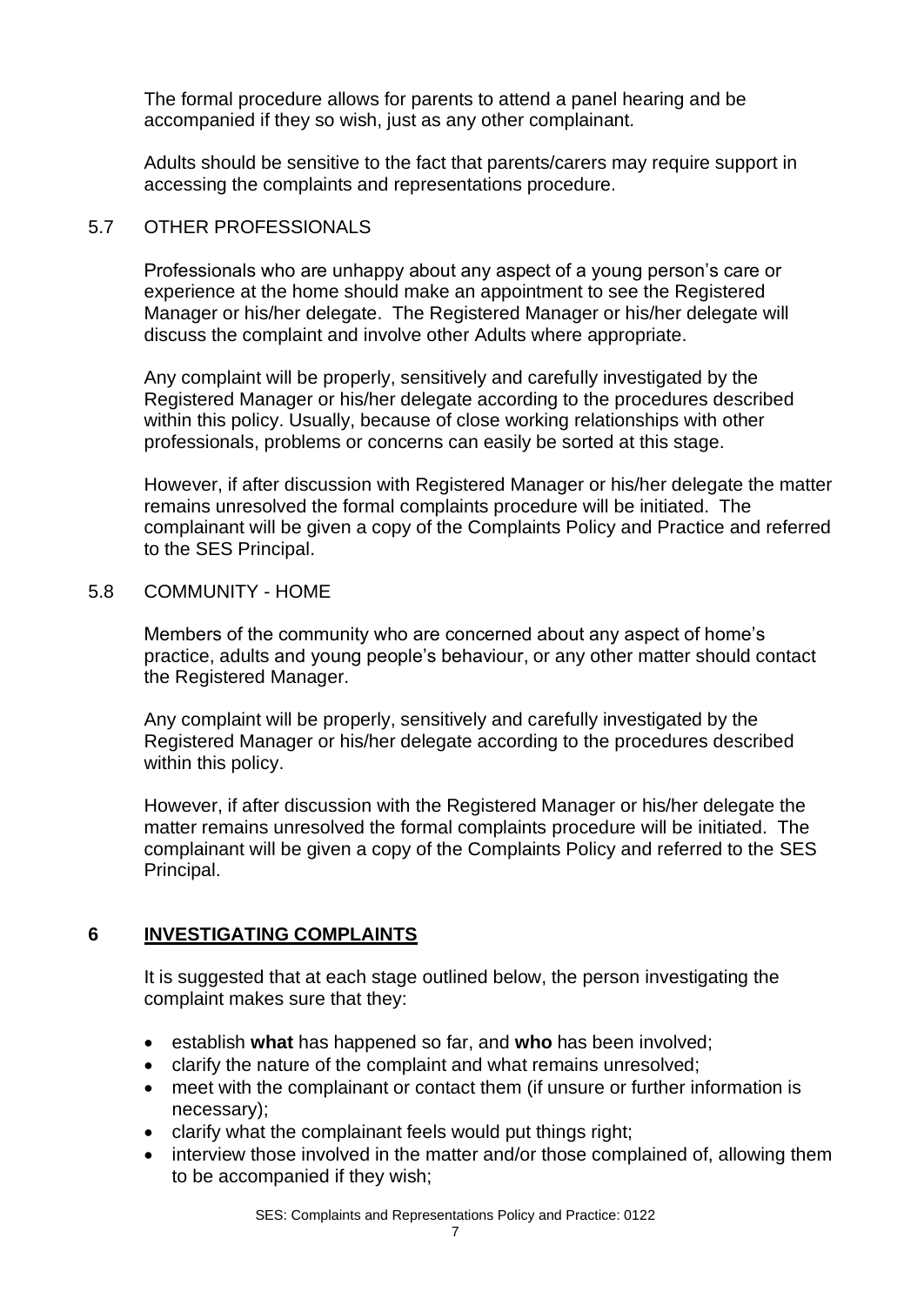- conduct the interview with an open mind and be prepared to persist in the questioning;
- keep notes of the interview.

#### **7 RESOLVING COMPLAINTS**

At each stage in the procedure everyone should keep in mind ways in which a complaint can be resolved. It might be sufficient to acknowledge that the complaint is valid in whole or in part. In addition, it may be appropriate to offer one or more of the following:

- an apology;
- an explanation;
- an admission that the situation could have been handled differently or better;
- an assurance that the event complained of will not recur;
- an explanation of the steps that have been taken to ensure that it will not happen again;
- an undertaking to review policies in light of the complaint.

It would be useful if complainants were encouraged to state what actions they feel might resolve the problem at any stage. An admission that someone could have handled the situation better is not the same as an admission of negligence.

An effective procedure will identify areas of agreement between the parties. It is also of equal importance to clarify any misunderstandings that might have occurred as this can create a positive atmosphere in which to discuss any outstanding issues.

#### **8 COMPLAINTS PROCEDURES**

#### 8.1 PRELIMINARY

Any person receiving what appears to be a complaint should ascertain whether it is indeed a **concern** being raised or a **complaint**. This should be done by asking the person concerned a direct question to clarify. This is a significant first step as concerns can usually be dealt with swiftly and without formal recording. Should the person concerned wish their comments to be dealt with as a complaint then the subsequent procedures will apply.

#### 8.2 STAGE 1 – EARLY RESOLUTION STAGE

Complainants should be provided with an opportunity to discuss any complaint with their Line Manager (or Personal Tutor in the case of a child) who will try to clarify with the complainant the nature of the issue; the outcome the complainant is looking for, and assure them that the home will investigate it fully.

The Line Manager (or Personal Tutor) will make sure that the complainant is clear what action has been agreed and arrange for the matter to be put in writing if it is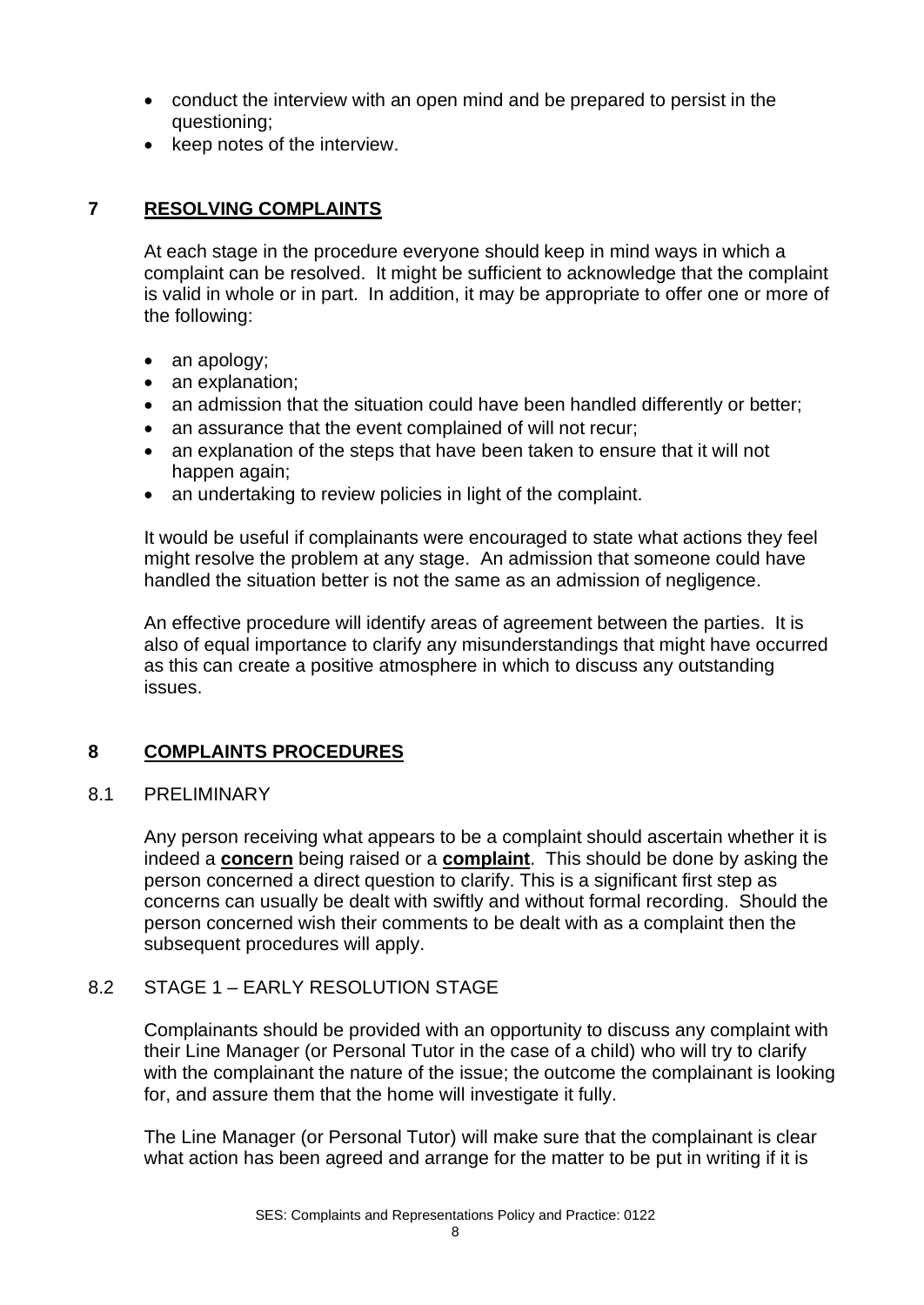apparent that that is the best way of making things clear. Complaints at this stage should usually be addressed within 7 calendar days.

All complaints reaching this stage will be logged in the Complaints Book, recording briefly:

- who made the complaint,
- the date and nature of the complaint,
- action taken and the outcome of the complaint.

The Book is kept securely in the main office together with a file of any Recording Sheets (and any additional documentation) that accompanies the entry.

Complainants will be made aware of the procedure for considering their concerns further should they not be satisfied after this informal stage has been completed.

The Complaints and Representations Procedures Recording Sheet, Stage 1 (see Appendices), should be completed by the person handling the complaint. Written records will therefore be kept of all complaints indicating whether they were resolved at this first stage, or whether they proceed to formal consideration (Stage 2).

#### 8.3 STAGE 2 - FORMAL CONSIDERATION

Where a complainant has made an approach to the home through the Early Resolution Stage and is not satisfied with the outcome, they should write (or have their concerns recorded by someone acting as an advocate on their behalf) to the Registered Manager giving details of their concerns and asking for the matter to be given further consideration.

All complaints reaching this stage will be logged in the Complaints Book and acknowledged in writing by the home and copied to the Principal for information.

The Registered Manager will seek any clarification necessary about the complaint, including interviewing the complainant where necessary.

The Registered Manager will also seek any necessary advice on the matter and investigate it carefully.

The Registered Manager will make a response within 7 calendar days. The complainant will be notified (in writing if appropriate) of the outcome of the complaint.

Where a complainant is not satisfied with the outcome of this first formal stage they have 28 calendar days from the date of the Registered Manager's letter to register the complaint with the Principal.

The Complaints and Representations Procedures Recording Sheet, Stage 2 (see Appendices), should be completed.

8.4 STAGE 3 (FORMAL) - REFERRAL TO THE SES PRINCIPAL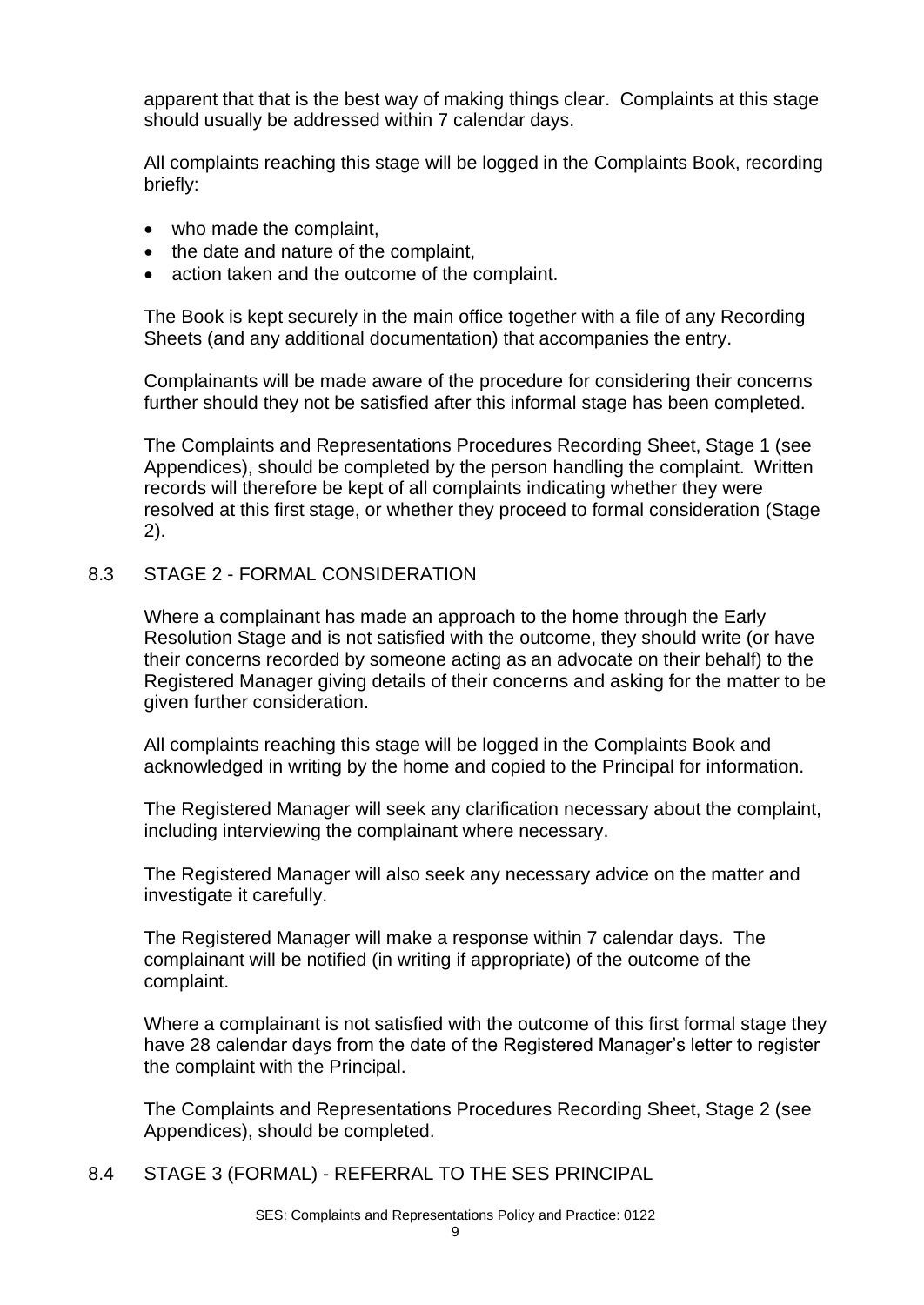The SES Principal will only consider complaints that have already progressed through stages 1 and 2 outlined in this procedure, with the exception of a complaint against the Registered Manager.

On receipt of a written complaint the SES Principal will:

- immediately log and acknowledge receipt of the complaint;
- check that the complaint has already completed Stages 1 and 2;
- check that the 28 day period since Stage 2 was complied with;
- seek any clarification necessary about the nature of the complaint;

The SES Principal will meet with the complainant. At this stage of the process an adult (or child) may be represented or accompanied at the meeting with the SES Principal.

The SES Principal will also seek any necessary advice on the matter and investigate it carefully.

The complainant will be notified (in writing if appropriate) of the outcome of the complaint within 7 calendar days of the meeting.

Where a complainant is not satisfied with the outcome of this second formal stage they have 28 calendar days from the date of the SES Principal's letter to register the complaint with the Directors.

The Complaints and Representations Procedures Recording Sheet, Stage 3 (see Appendices), should be completed.

#### 8.5 STAGE 4 (FORMAL) – REFERRAL TO DIRECTORS

Where a complainant has made an approach to the home through the first three stages and is not satisfied with the outcome, they should write to the Directors giving details of their concerns and asking for the matter to be given further consideration. The Directors will only consider complaints that have already progressed through stages 1, 2 and 3 outlined in this procedure, with the exception of a complaint against the SES Principal.

On receipt of a written complaint the Director will:

- immediately log and acknowledge receipt of the complaint;
- check that the complaint has already completed Stages 1,2 and 3;
- check that the 28 day period since Stage 3 was compiled with;
- seek any clarification necessary about the nature of the complaint;
- consider arrangements and configuration of the Complaints Panel
- arrange for the Complaints Panel to consider the complaint as soon as it is practical to do so; and
- invite the complainant and any representative to the meeting.

A Complaints Panel consists of a Director and two others not involved with the matters detailed in the complaint. One panel member will be independent of the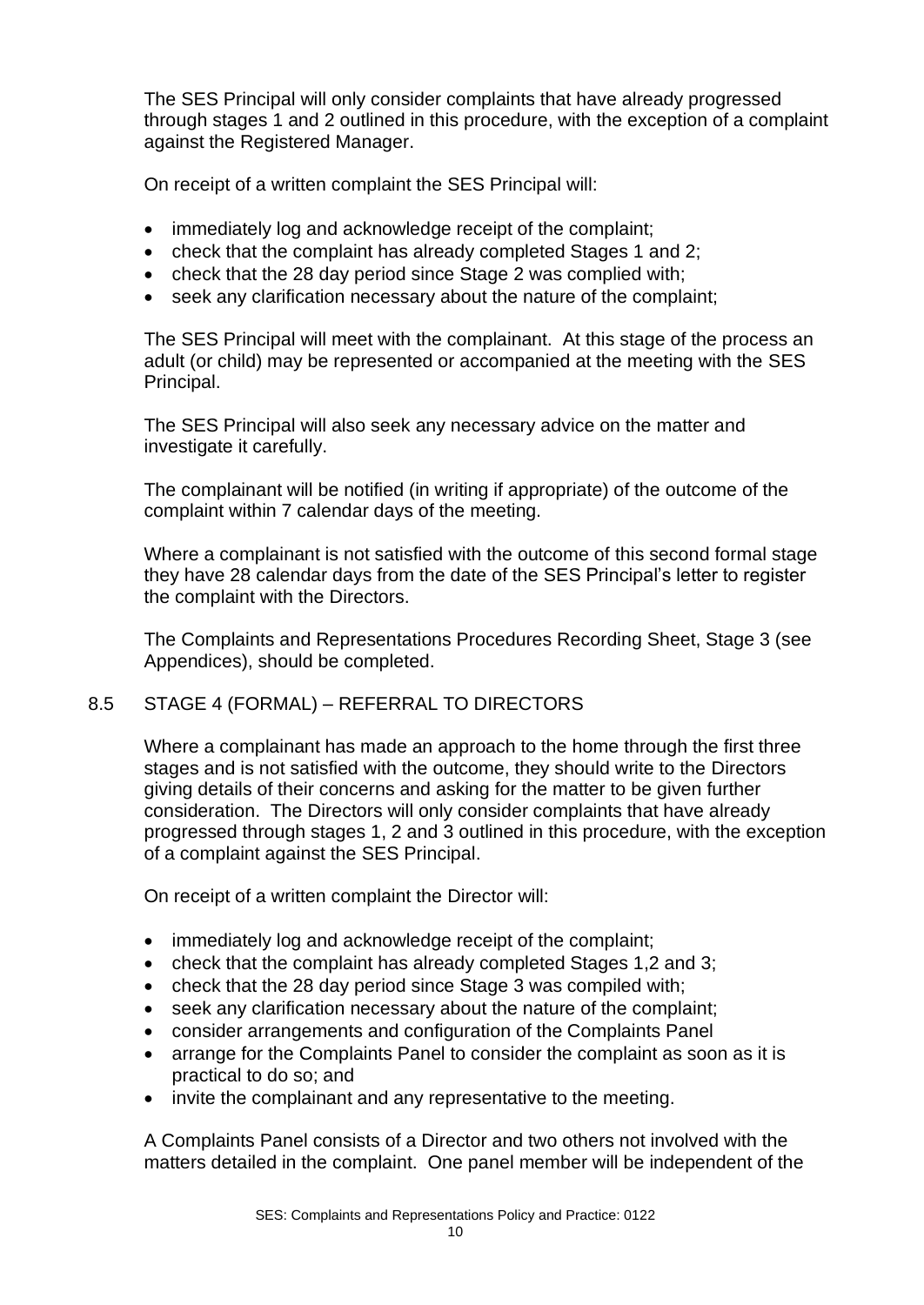management and running of the establishment and one could be an additional Director.

The complainant may be accompanied to the hearing if they wish. The complainant or their representative will be given an opportunity to address the panel. A detailed procedure covering the conduct of this meeting is attached as an appendix to this document.

The Remit of The Complaints Panel may be any or some of the following:

- dismiss the complaint in whole or in part;
- uphold the complaint in whole or in part;
- decide on the appropriate action to be taken to resolve the complaint;
- recommend changes to systems or procedures to ensure that problems of a similar nature do not recur.

The Chairperson of the panel will notify in writing the outcome of meeting to the complainant and SES Principal within 7 calendar days.

The Complaints and Representations Procedures Recording Sheet, Stage 4 (see Appendices), should be completed.

#### **9 COMPLAINTS AGAINST THE ACTION OF THE REGISTERED MANAGER**

Given their prominent role in the management of the home, sometimes complaints that initially seem to be about the Registered Manager are in fact more general complaints about the home. Such complaints should be dealt with as general complaints and are covered by the procedure contained in this document. Where there is a specific complaint about the conduct of an adult, including the Registered Manager it may be more appropriate for it to be considered under the separate disciplinary process where the findings and outcomes are confidential. Where such matters refer to the conduct of the Registered Manager they should initially be referred to the SES Principal.

#### **10 COMPLAINTS AGAINST THE ACTION OF THE HEAD OF EDUCATION**

Where there is a specific complaint about the conduct of the Head of Education it may be more appropriate for it to be considered under the separate disciplinary process where the findings and outcomes are confidential. Where such matters refer to the conduct of the Head of Education they should initially be referred to the SES Principal.

#### **11 CONFIDENTIALITY**

All correspondence, statements and records of complaints will be kept confidential.

#### **12 IF ALL PREVIOUS AVENUES HAVE BEEN EXHAUSTED**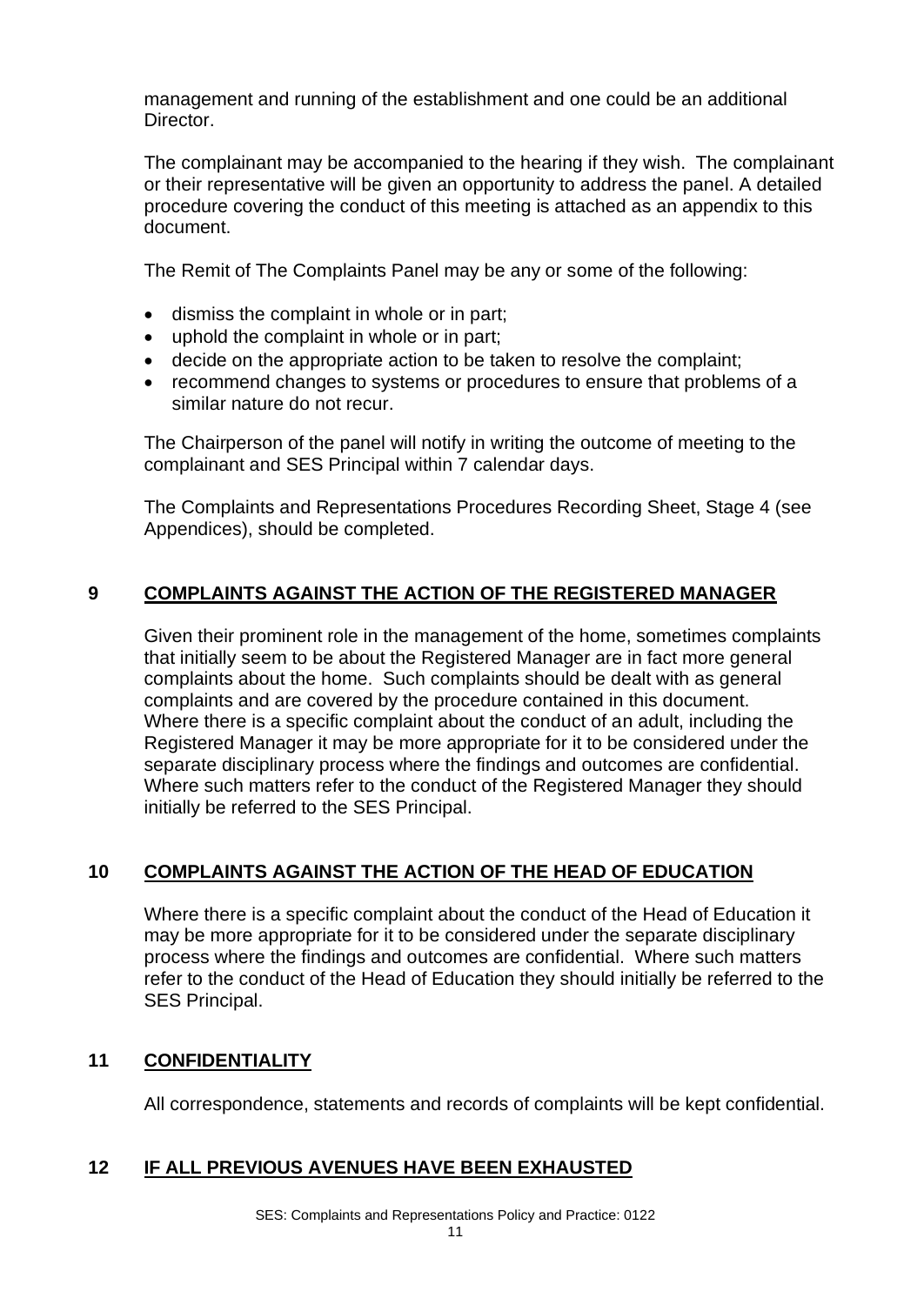In the event of all procedures having been followed and the complaint is not resolved, further representation can be made to:

- **Ofsted**, Piccadilly Gate, Store Street, Manchester, M1 2WD or telephone their contact centre on 0300 123 1231
- **Department for Education** (DfE), through their website [www.gov.uk](http://www.gov.uk/) or the DfE Helpline: 0370 000 2288

#### **13 STAFF TRAINING**

All staff will receive training during induction and then subsequently periodic refreshers exploring a range of issues including what constitutes a complaint, how to respond to a complaint, the procedure for dealing with an informal complaint and how this is recorded, the procedure to follow should a complaint not be dealt with promptly by informal means, including who should be notified and the keeping of records, how to complain to someone outside of the home and how to support young people in making a complaint.

#### **14 SES KITE: OPERATIONAL DIFFERENCES**

The content and key principles of this document apply to SES Kite homes. There are minor operational differences due to the nature of the establishment.

- All references to the Registered Manager are to be substituted with the Young Adult Residential Support Manager. In any circumstances where the complaint relates to the YARSM matters should be referred to the SES Principal or SES Deputy Principal.
- A young adult should talk through their concerns with one of the Young Adult Residential Support Workers, who will then pass it on to the YARSM where appropriate.
- The SES Kite Complaints and Representations Procedures Recording Sheets are located on the individual homes staff network.

#### **15 APPENDICES**

| APPENDIX 1: | Flow Chart: Stages for Handling Complaints                    |
|-------------|---------------------------------------------------------------|
| APPENDIX 2: | Suggested procedure for a Complaints Panel meeting dealing    |
|             | with a formal complaint                                       |
| APPENDIX 3: | <b>Illustrative Complaints and Representations Procedures</b> |
|             | Recording Sheets (Stages 1 to 4)                              |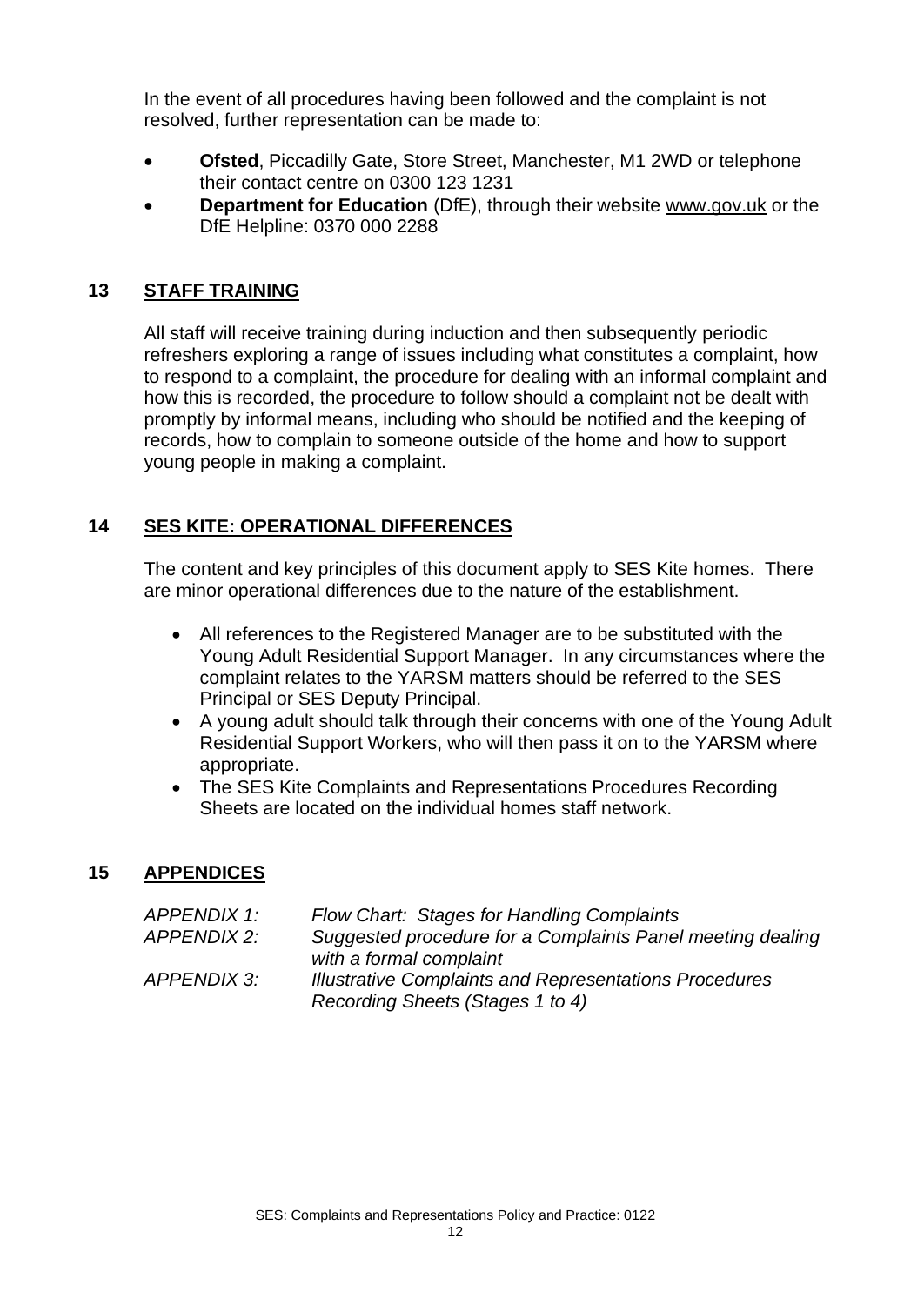#### **APPENDIX 1**

*Flow Chart: Stages for Handling Complaints*



 Complainant and Principal notified of outcome within 7 days

*If at this point a satisfactory outcome is not reached the complainant will be given appropriate contact details as described later in this policy document.*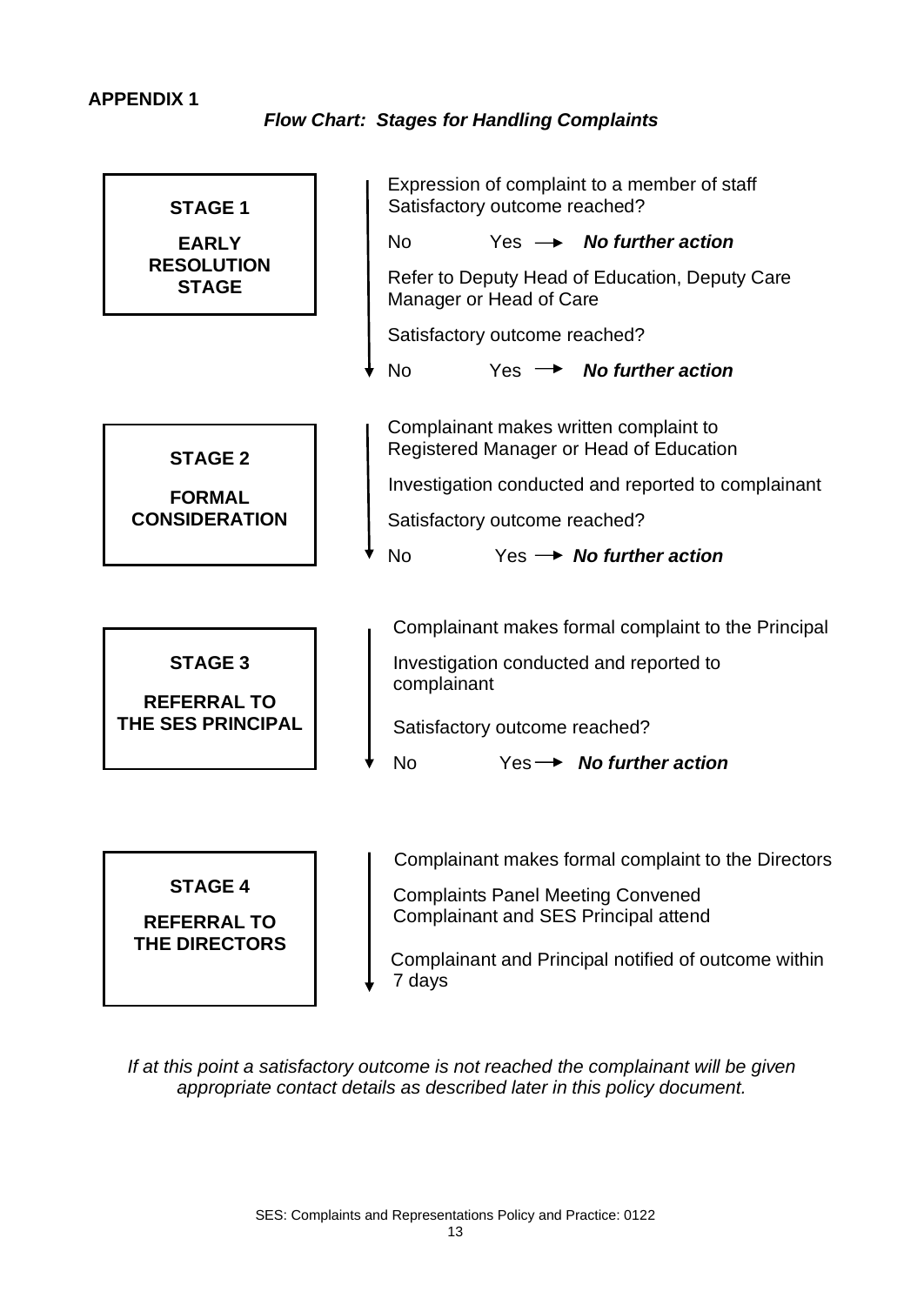#### **Suggested procedure for a Complaints Panel meeting dealing with a formal complaint**

Ideally meetings will be open to all participants, but account will be taken, (particularly if the complainant is a child) of the effects of other contributors being present. This especially applies during items 2 and 3.

The Panel may choose to call, and/or examine written contributions from any members of the team, or persons relevant to the complaint.

The Panel will judge the appropriateness of which part of the meeting the various contributors attend. Witnesses are only required to attend for the part of the hearing in which they give their evidence.

- 1. The Chair opens the meeting explaining that the purpose of the meeting is to listen to the complainant.
- 2. The Complainant, or their representative presents his/her case stating the issues clearly. Any witnesses on behalf of the Complainant are heard.
- 3. Panel members, and any representative of the Placing Authority (if applicable), have an opportunity to ask questions of the Complainant (or any witnesses) seeking clarification.
- 4. The SES Principal provides details of how the complaint has been handled and details of any action taken. Any witnesses on behalf of the SES Principal are heard.
- 5. The Complainant or their representative, Panel members and any representative of the Placing Authority have an opportunity to ask questions of the Principal or their witnesses.
- 6. The Panel may at this point request and/or examine contributions from any other party.
- 7. These contributors may be asked questions by Panel members, and any representative of the Placing Authority (if applicable), the complainant and/or the SES Principal.
- 8. The SES Principal sums up.
- 9. The complainant or their representative sums up.
- 10. The SES Principal, Complainant and others leave to allow the Complaints Panel to consider the complaint.
- 11. The chair of the Panel explains that both parties will receive in writing the Panel's findings and recommendations (usually within 7 calendar days of the meeting).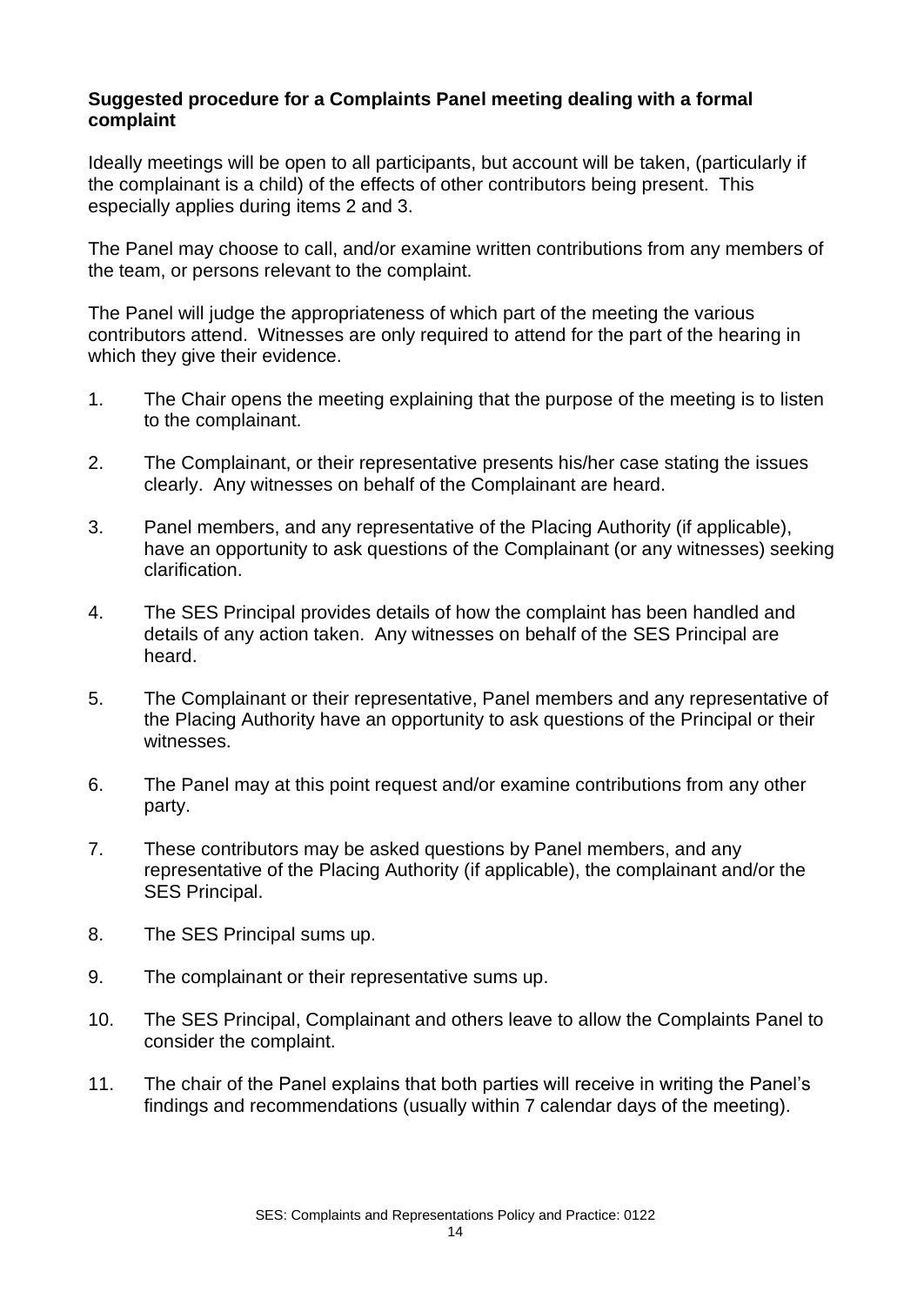### **COMPLAINTS AND REPRESENTATIONS PROCEDURES RECORDING SHEETS**

|                                                      | <b>Stage 1: Early Resolution</b>                                 |               |  |  |
|------------------------------------------------------|------------------------------------------------------------------|---------------|--|--|
| Date:                                                |                                                                  |               |  |  |
|                                                      |                                                                  |               |  |  |
| Nature of complaint:                                 |                                                                  |               |  |  |
|                                                      |                                                                  |               |  |  |
|                                                      |                                                                  |               |  |  |
|                                                      |                                                                  |               |  |  |
|                                                      |                                                                  |               |  |  |
| Action taken in response to the complaint            |                                                                  |               |  |  |
|                                                      |                                                                  |               |  |  |
|                                                      |                                                                  |               |  |  |
|                                                      |                                                                  |               |  |  |
|                                                      |                                                                  |               |  |  |
|                                                      |                                                                  |               |  |  |
| Outcome of any investigation                         |                                                                  |               |  |  |
|                                                      |                                                                  |               |  |  |
|                                                      |                                                                  |               |  |  |
|                                                      |                                                                  |               |  |  |
|                                                      |                                                                  |               |  |  |
|                                                      |                                                                  |               |  |  |
| Was this complaint addressed within 7 calendar days? |                                                                  | <b>YES/NO</b> |  |  |
| Resolved to satisfaction of complainant              |                                                                  | <b>YES/NO</b> |  |  |
|                                                      | Is this complaint moving to Stage 2 of the complaints procedure? | <b>YES/NO</b> |  |  |
| <b>Complaints Book completed</b>                     |                                                                  |               |  |  |
|                                                      |                                                                  | Date:         |  |  |

| Adults/Adults              | Adults/young person  |  |
|----------------------------|----------------------|--|
| Young person/Adults        | Adults of themselves |  |
| Young Person/Young Person  | Parents/Carers       |  |
| <b>Other Professionals</b> | Community/Home       |  |
|                            |                      |  |

SES: Complaints and Representations Policy and Practice: 0122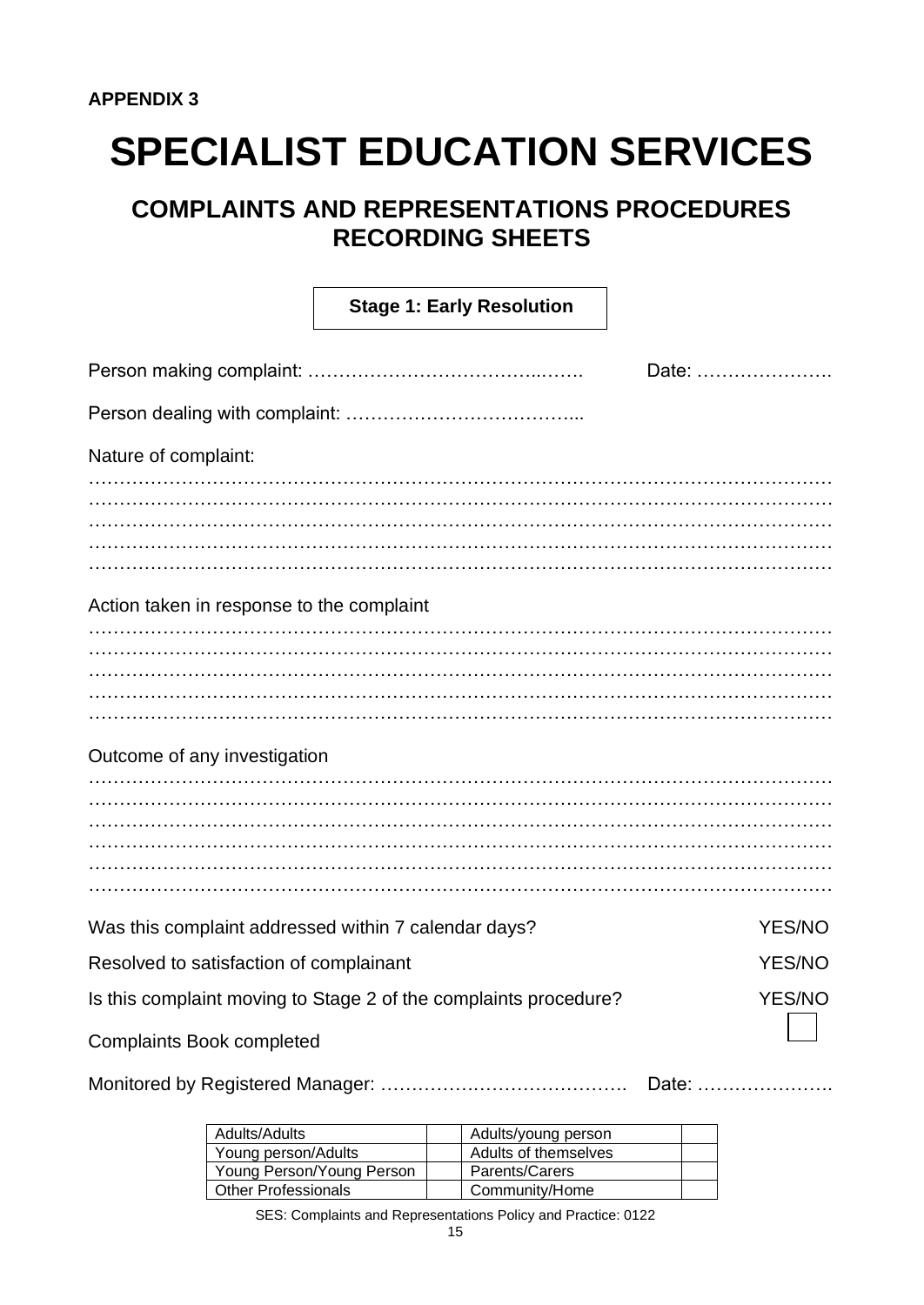### **COMPLAINTS AND REPRESENTATIONS PROCEDURES RECORDING SHEETS**

**Stage 2: Formal Consideration** 

| Action taken in clarification of the complaint and outcome:                                        |  |  |  |
|----------------------------------------------------------------------------------------------------|--|--|--|
|                                                                                                    |  |  |  |
|                                                                                                    |  |  |  |
|                                                                                                    |  |  |  |
|                                                                                                    |  |  |  |
|                                                                                                    |  |  |  |
|                                                                                                    |  |  |  |
|                                                                                                    |  |  |  |
|                                                                                                    |  |  |  |
|                                                                                                    |  |  |  |
|                                                                                                    |  |  |  |
|                                                                                                    |  |  |  |
|                                                                                                    |  |  |  |
|                                                                                                    |  |  |  |
|                                                                                                    |  |  |  |
|                                                                                                    |  |  |  |
|                                                                                                    |  |  |  |
|                                                                                                    |  |  |  |
|                                                                                                    |  |  |  |
|                                                                                                    |  |  |  |
|                                                                                                    |  |  |  |
|                                                                                                    |  |  |  |
|                                                                                                    |  |  |  |
|                                                                                                    |  |  |  |
| Was the outcome of the complaint given to the complainant within 7 calendar days?<br><b>YES/NO</b> |  |  |  |
| Stage 2 response/outcome letter attached                                                           |  |  |  |
| Stage 1 sheet attached with any additional paperwork                                               |  |  |  |
| Date:                                                                                              |  |  |  |
| Date:                                                                                              |  |  |  |
| SES: Complaints and Representations Policy and Practice: 0122                                      |  |  |  |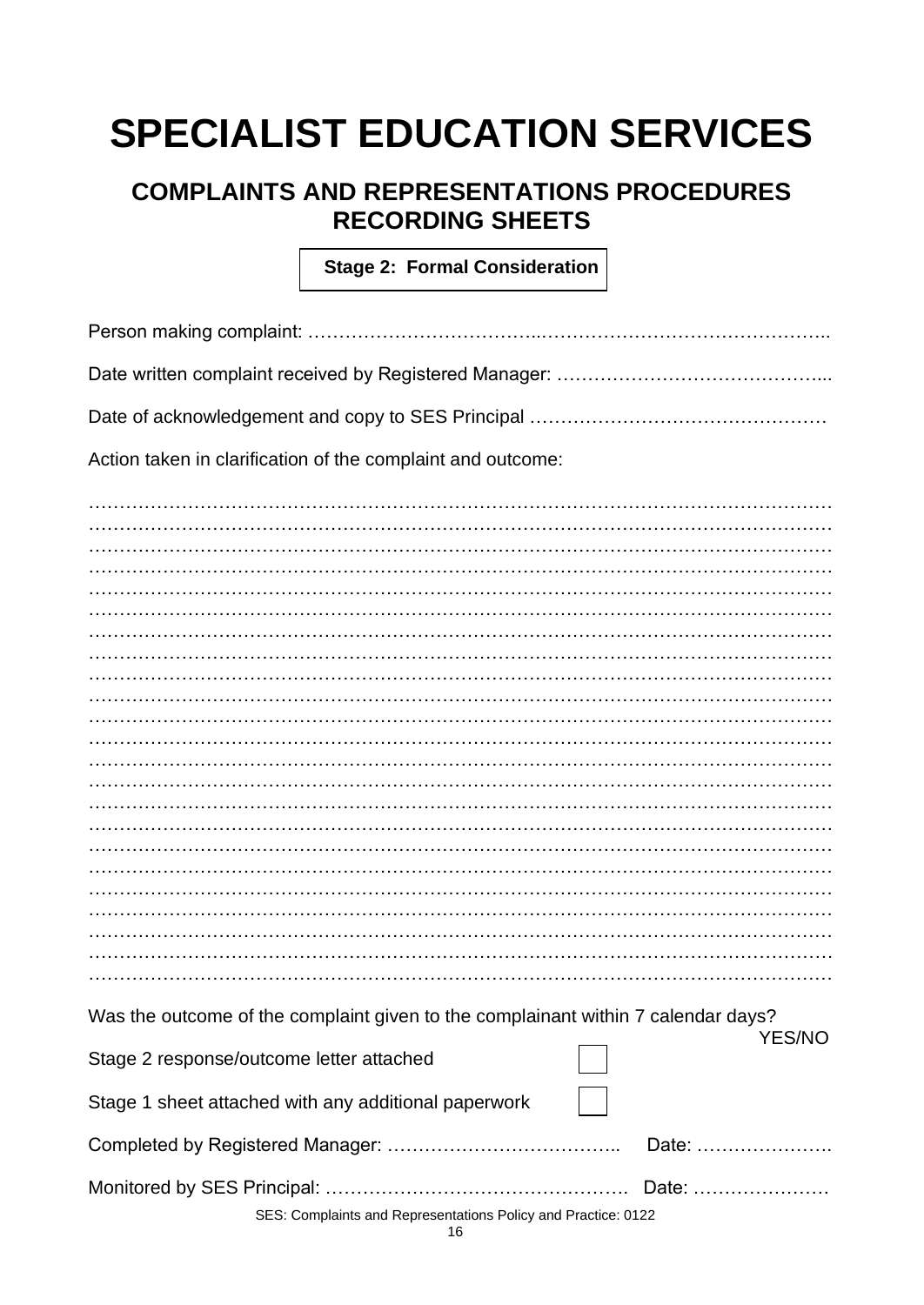### **COMPLAINTS AND REPRESENTATIONS PROCEDURES RECORDING SHEETS**

**Stage 3: Referral to the SES Principal** 

| Was the complaint registered in writing within 28 days                                       |               |  |
|----------------------------------------------------------------------------------------------|---------------|--|
| Action taken in clarification of the complaint                                               |               |  |
|                                                                                              |               |  |
|                                                                                              |               |  |
|                                                                                              |               |  |
|                                                                                              |               |  |
|                                                                                              |               |  |
| Date of meeting with complainant:                                                            |               |  |
|                                                                                              |               |  |
| Was the outcome of the complaint given to the complainant within 7 calendar days?            | <b>YES/NO</b> |  |
| Stage 3 response/outcome letter attached                                                     |               |  |
| Stage 1 and 2 sheets attached with any additional paperwork                                  |               |  |
| Any other relevant information?                                                              |               |  |
|                                                                                              |               |  |
|                                                                                              |               |  |
|                                                                                              |               |  |
| Completed by SES Principal:<br>SES: Complaints and Representations Policy and Practice: 0122 | Date:         |  |